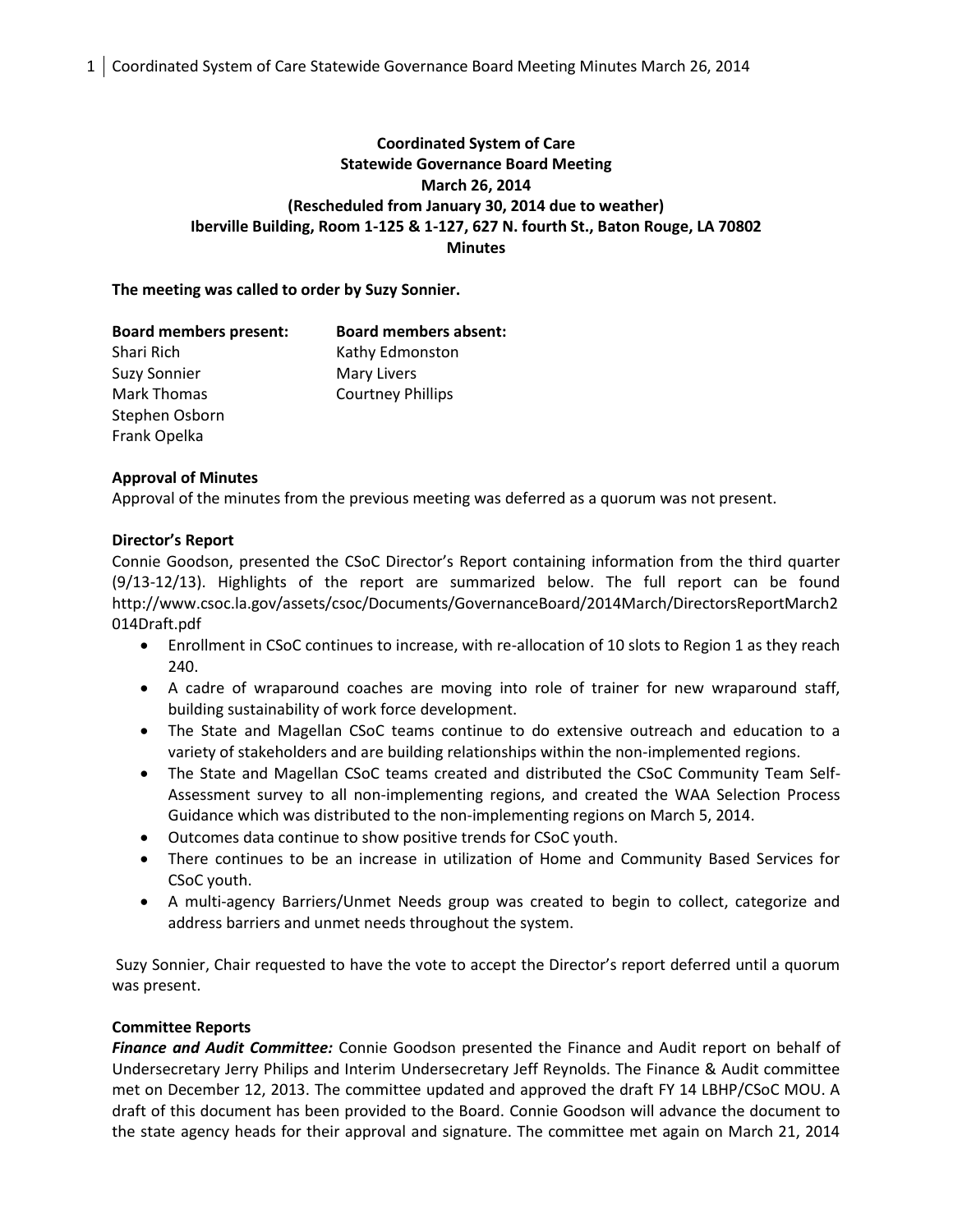with Interim Undersecretary Jeff Reynolds. During this committee meeting, OBH staff presented to the committee information from a reporting package on LBHP/CSoC expenditures during the initial two years of the contract.

**Quality Assurance Committee (QAC):** Michael Comeaux, QAC Chair presented the report. The QA Committee met on January 21, 2014 with Magellan representatives to review the third quarter's seventeen Quality Measures data reports. However, several committee members were unable to attend so the committee agreed to meet again on January 24, 2014 and January 29, 2014. These meetings were cancelled due to weather. The committee met on February 18, 2014 and again on March 20, 2014. Michael Comeaux reported that the committee has agreed to meet monthly in order to adequately address their assigned responsibilities.

The committee has some concerns regarding school-related data. Michael Comeaux reported that a workgroup has been created with representatives from DOE, Magellan and the QAC committee to address this issue. The committee has also begun to receive and review the fourth quarter reports. The committee is scheduled to meet again on April 9, 2014 to review their purpose as defined in the CSoC Governance Board Bylaws.

Suzy Sonnier requested to have the vote to accept the Finance and Audit and Quality Assurance Committees' reports deferred until a quorum was present.

#### **New Business**

#### **Family Support Organization Workgroup**

Sheila Jordan, CSoC Family Lead, presented the report. During the October CSoC Governance Board meeting, a time-limited workgroup was formed to assist with a plan to ensure the sustainability of Parent Support and Training and Youth Support and Training services and present findings and recommendations at the next Governance Board meeting. The group was facilitated by CSoC Family Lead, Sheila Jordan and included Ekhaya Staff, former FSO leaders, Governance Board and State Coordinating Council members, providers, Magellan, and OBH. Fourteen of the 21 workgroup participants were family members. The group met 5 times since November 2013. With fiscal viability as an underpinning, four challenge areas were identified: addressing and avoiding a "waitlist" (current and future), staffing with geographic dispersion, matching services with needs (adequacy), and diversity and training of staff.

- The Workgroup discussed the strengths and needs in the current provision of PST and YST and agreed that reviewing the model was an important part of any workgroup recommendation, with a focus on financial implications.
- The workgroup clarified its shared vision for PST and YST services, assembled and provided documentation for a fiscal model review. A presentation by the Family Support Organization was given to the group to ensure the "on the ground" perspective was understood.
- The review of the current fiscal model reflects continued challenges to sustainability. A team at OBH has begun to review models across the country to identify potential alternative approaches.
- The workgroup worked with the statewide Family Support Organization to create a list of strategies to address the other challenge areas, in the short term: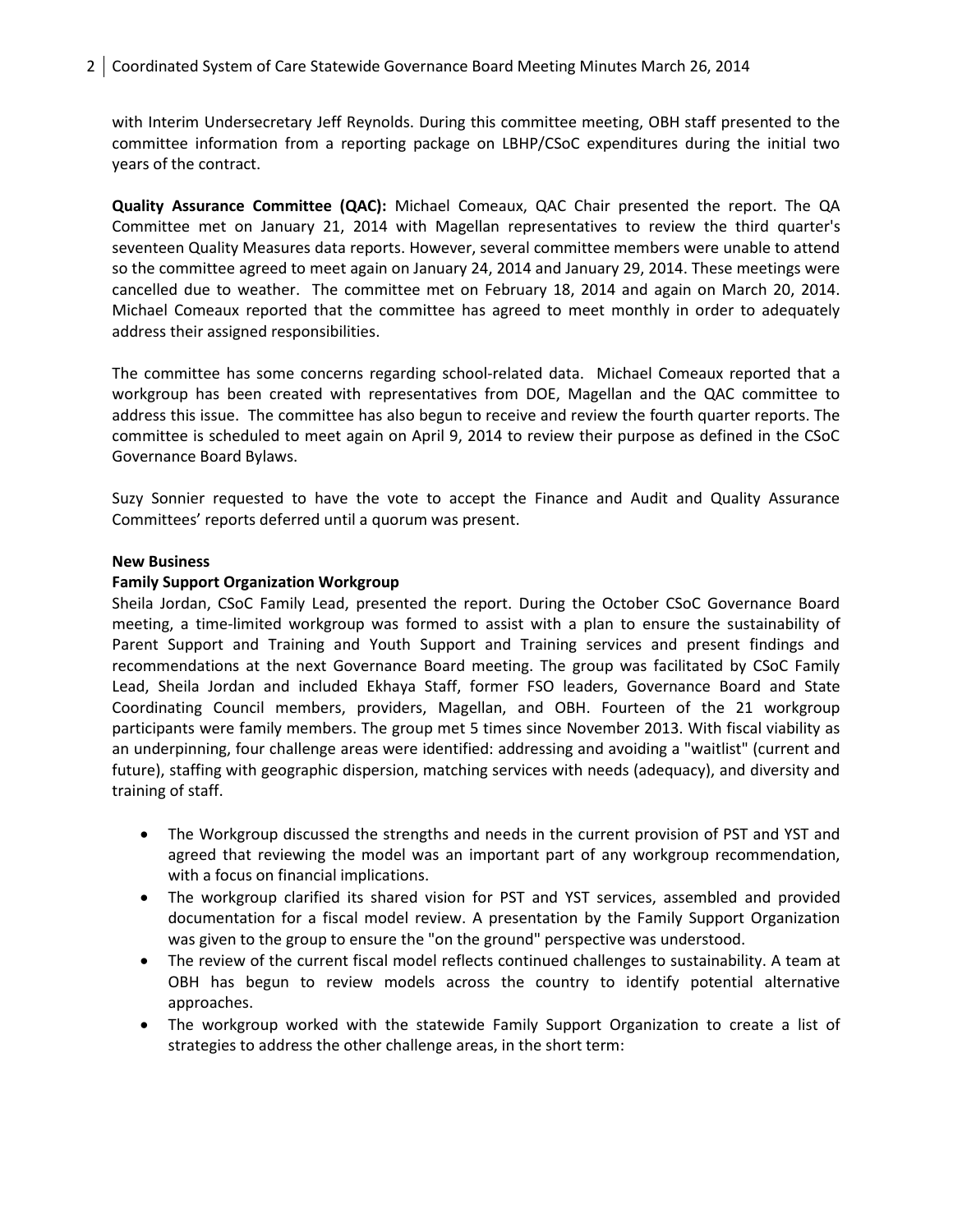- o Training: OBH/Magellan Family Team will begin providing Functional Behavioral Approach Training to all new FSO staff; OBH/Magellan will partner on a 3-hour monthly training for regional FSO staff.
- o Waitlist: Ekhaya has established a new role of Parent Trainer to address the concerns about the waitlist. The role of the Parent Trainer is to meet with new CSoC families and offer support and education, if an assigned Family Support person is not immediately available. Ekhaya is also actively recruiting for potential staff in partnership with other local entities.
- o Fiscal: It was suggested that the Board of Directors of the Statewide FSO work on a strategy to create fundraising opportunities and other mechanisms to diversity funding.
- o The Workgroup reported that further research needs to be completed before it is equipped to make recommendations to the Governance Board and requested that the group continue to complete this work.

## **CSoC Statewide Coordinating Council**

The report was presented by CSoC Family Lead, Sheila Jordan. The State Coordinating Council (SCC) was designed to give families and young people an opportunity to be meaningfully involved in Louisiana's CSoC by ensuring their capacity to actively engage on the Governance Board and various quality monitoring committees, provide technical assistance and support to regions and act as a liaison between two original design components: the local FSO/ Local Coordinating Councils (LCC) and the Governance Board.

In the 18 months since the SCC began meeting, member recruitment, engagement and retention has been a challenge. The Community Teams (which now serve the purpose of the LCCs from the original design), are the ideal group from which to recruit SCC members. The Community Teams are continuing with their development and SCC members are engaged. The SCC meeting time has been moved to the evening to make it more convenient for family participation. Three new members have been identified and will begin involvement in April.

The SCC members will focus attention on actively engaging in their regions in order to:

- increase membership and preparation to serve
- focus energy on activities that will provide information that will be helpful to the CSoC Governance Board (service gap identification, other regional challenges and needs, gathering broad-based input to inform not just CSoC but LBHP)
- support the provision of parent and youth support and training service

Sheila Jordan requested that members of the Board consider family members and youth who may have been served by their agencies, who might be candidates for membership.

## **University of Washington Presentation**

The CSoC Governance Board and the CSoC Quality Assurance Committee previously agreed to work with the University of Washington Wraparound Evaluation and Research Team (WERT) to conduct a study on CSoC outcomes in two broad domains: impact on individual (youth and family) outcomes and impact on the system (e.g., residential and cost) outcomes. These outcomes are directly related to the primary